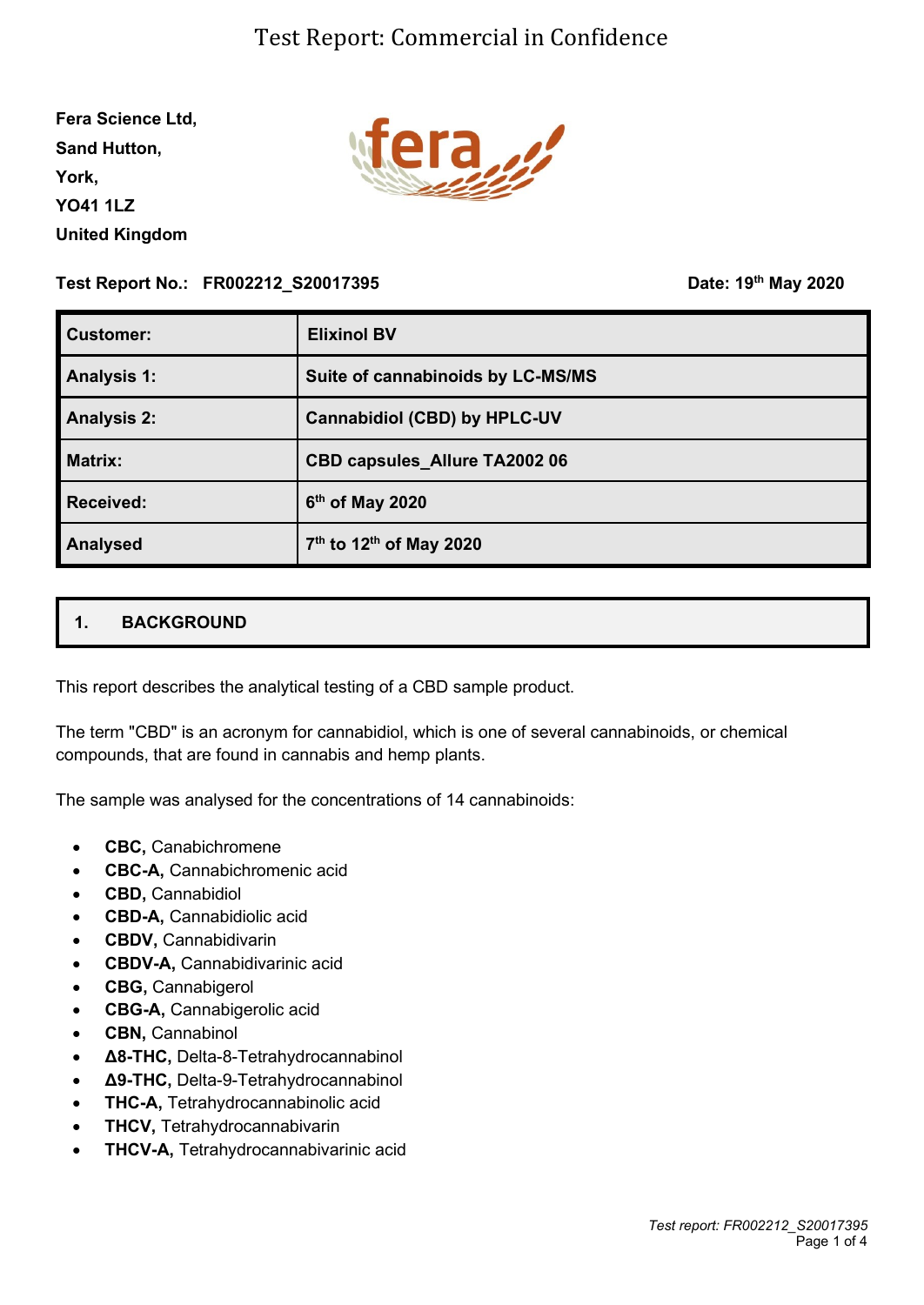### **2. SAMPLE DESCRIPTION**

The sample was received at the laboratory in satisfactory condition and stored at ambient temperature prior to analysis.

The sample was received in the manufacturers packaging consisting of a glass bottle with a screw cap within a cardboard outer box.

A unique identifying number was assigned to the sample using the Fera laboratory information management system. The relevant sample details are shown in the table below.

| <b>Sample information</b> |                              |                                                                          |                          |                       |  |  |  |
|---------------------------|------------------------------|--------------------------------------------------------------------------|--------------------------|-----------------------|--|--|--|
| Fera reference            | <b>Customer</b><br>reference | <b>Description</b>                                                       | <b>Batch/LOT</b><br>code | <b>Best</b><br>before |  |  |  |
| S20-017395                | Allure                       | Allure, CBD capsules. 150 mg<br>CBD. +Niacin, +Selenium. 30<br>capsules. | TA2002 06                | 02.2022               |  |  |  |

# **3. SAMPLING AND ANALYSIS**

**3.1 Cannabinol (CBN), delta-9-tetrahydrocannabinol (Δ9-THC), delta-8-tetrahydrocannabinol (Δ8- THC), tetrahydrocannabinolic acid (THC-A), tetrahydrocannabivarin (THCV), canabichromene (CBC), cannabichromenic acid (CBC-A), cannabidiolic acid (CBD-A), cannabidivarin (CBDV), cannabidivarinic acid (CBDV-A), cannabigerol (CBG), cannabigerolic acid (CBG-A) and tetrahydrocannabivarinic acid (THCV-A)**

The sample was extracted into solvent and diluted before the cannabinoids were determined using LC-MS/MS. Accuracy of the method was assessed by analysing over spiked blank material alongside the samples.

### **3.2 Cannabidiol (CBD)**

The sample was extracted into solvent and diluted before the cannabidiol was determined using LC-UV. Accuracy of the method was assessed by analysing in-house reference materials with known concentrations of CBD.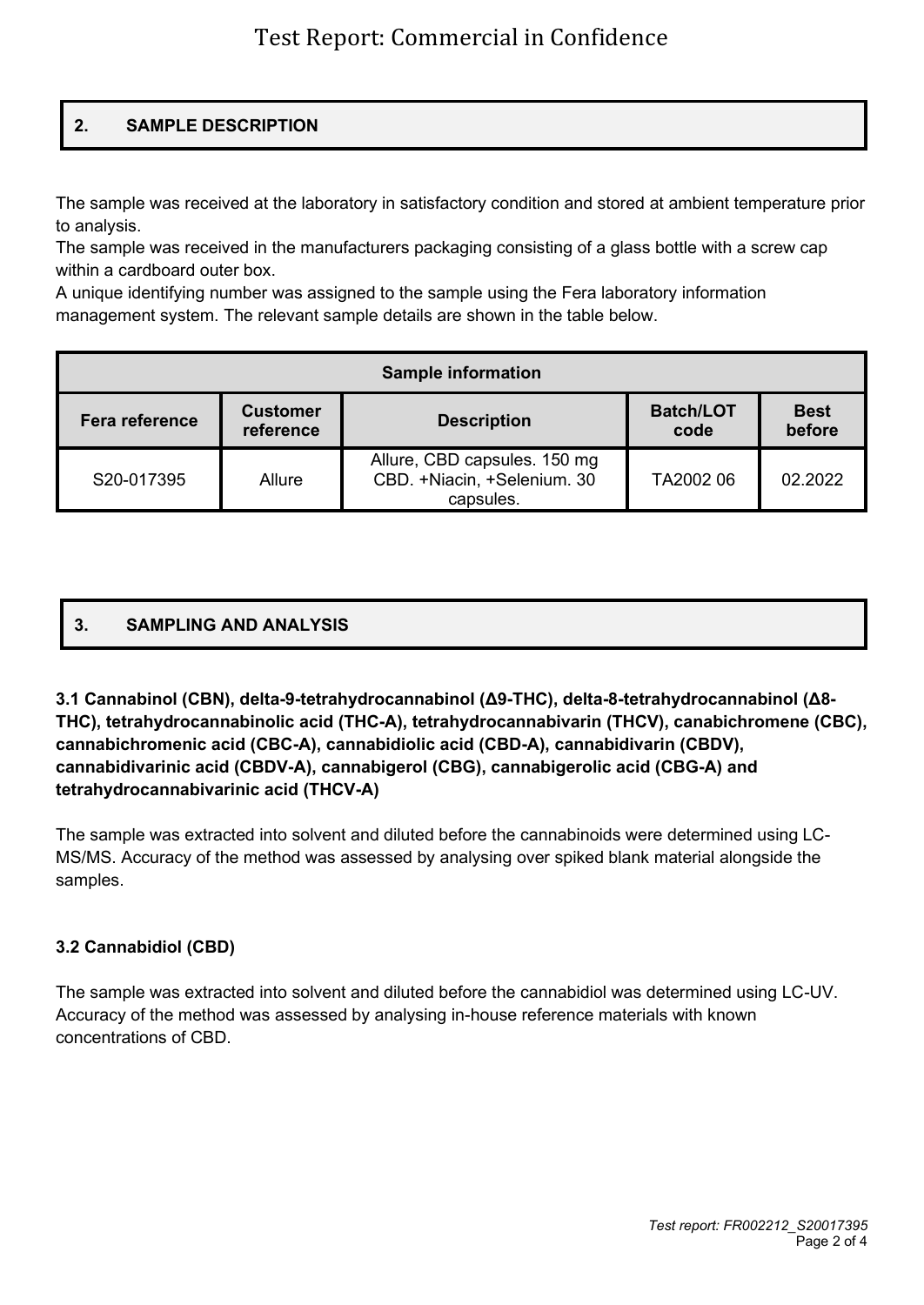### **4. RESULTS**

**Sample identification:** Allure TA2002-06 **Fera LIMS:** S20-017395 **Weight of capsule content:** 387 mg **Total pack size:** 30 capsules

| <b>Analyte</b>                           | $%$ w/w | <b>Mass of</b><br>analyte per<br>capsule<br>content (mg) | <b>Mass of</b><br>analyte per<br>pack of 30<br>capsules (mg) |
|------------------------------------------|---------|----------------------------------------------------------|--------------------------------------------------------------|
| <b>CBC</b> , Canabichromene              | < 0.01  | < 0.04                                                   | 1.2                                                          |
| <b>CBC-A, Cannabichromenic acid</b>      | < 0.01  | < 0.04                                                   | 1.2                                                          |
| <b>CBD, Cannabidiol</b>                  | 0.85    | 3.3                                                      | 99                                                           |
| <b>CBD-A, Cannabidiolic acid</b>         | < 0.01  | < 0.04                                                   | 1.2                                                          |
| <b>CBDV, Cannabidivarin</b>              | >0.05   | >0.19                                                    | >5.8                                                         |
| <b>CBDV-A, Cannabidivarinic acid</b>     | < 0.01  | < 0.04                                                   | 1.2                                                          |
| <b>CBG, Cannabigerol</b>                 | 0.012   | 0.05                                                     | 1.4                                                          |
| CBG-A, Cannabigerolic acid               | < 0.01  | < 0.04                                                   | 1.2                                                          |
| <b>CBN</b> , Cannabinol                  | < 0.002 | < 0.008                                                  | < 0.23                                                       |
| Δ8-THC, Delta-8-Tetrahydrocannabinol     | < 0.002 | < 0.008                                                  | < 0.23                                                       |
| Δ9-THC, Delta-9-Tetrahydrocannabinol     | < 0.002 | < 0.008                                                  | < 0.23                                                       |
| THC-A, Tetrahydrocannabinolic acid       | < 0.002 | < 0.008                                                  | < 0.23                                                       |
| <b>THCV, Tetrahydrocannabivarin</b>      | 0.035   | 0.13                                                     | 4.0                                                          |
| THCV-A, Tetrahydrocannabivarinic acid    | < 0.002 | < 0.008                                                  | < 0.23                                                       |
| Total THC $[Δ9-THC + (THC-A × 0.887)]$   | < 0.004 | < 0.015                                                  | < 0.5                                                        |
| Total CBD $[CBD + (CBD-A \times 0.887)]$ | 0.85    | 3.3                                                      | 99                                                           |